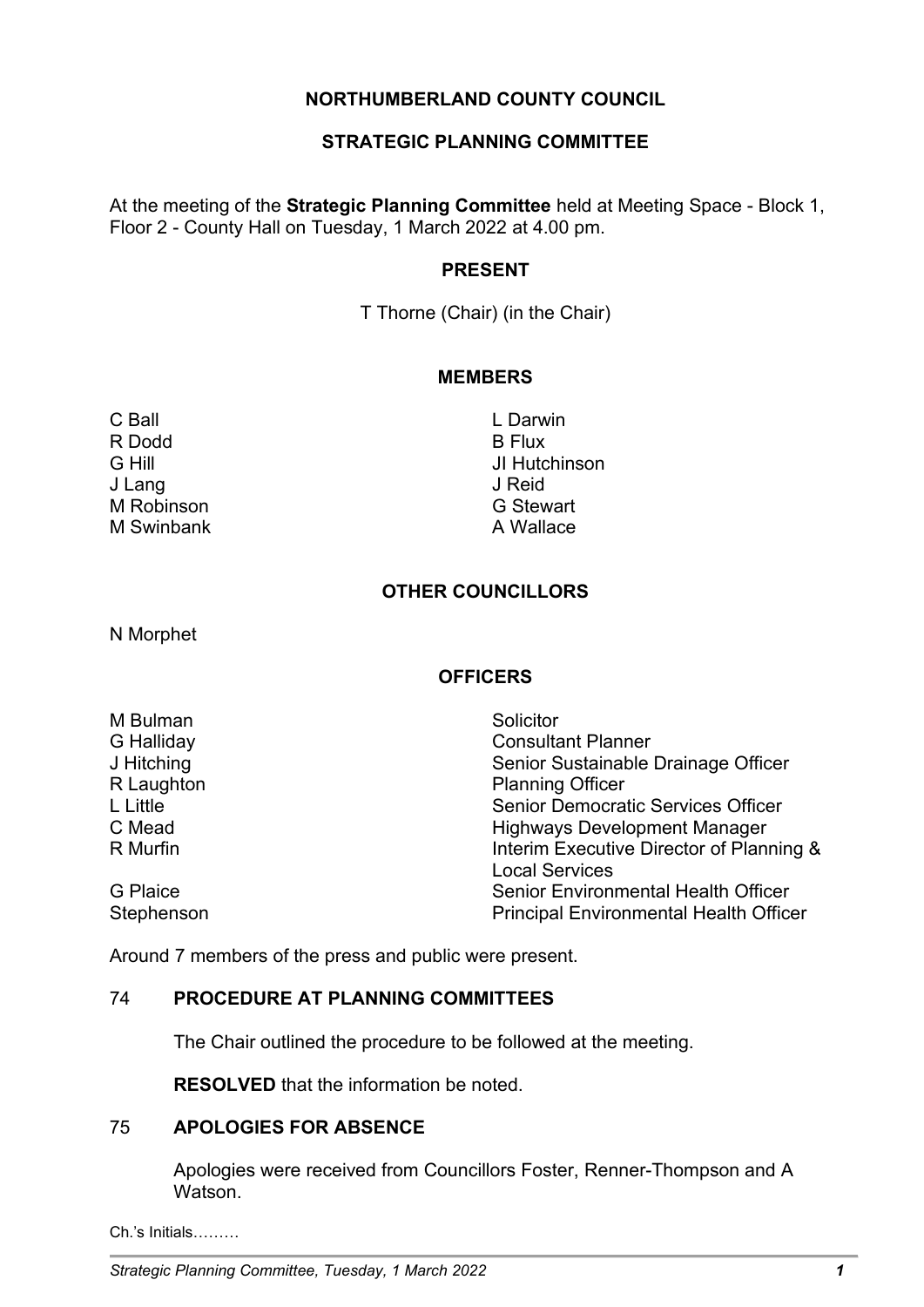# 76 **MINUTES OF PREVIOUS MEETINGS**

**RESOLVED** that the minutes of the meetings of the Strategic Planning Committee held on Tuesday 1 February 2022, as circulated, were agreed as a true record and signed by the Chair.

### 77 **DISCLOSURE OF MEMBERS' INTERESTS**

Councillor Ball advised that she was speaking as the local Ward Councillor on application 20/04423/OUT and would take no further part in the determination of the application.

# 78 **DETERMINATION OF PLANNING APPLICATIONS**

The report requested the Committee to decide the planning applications attached to the report using the powers delegated to it. Members were reminded of the principles which should govern their consideration of the applications, the procedure for handling representations, the requirement of conditions and the need for justifiable reasons for the granting of permission or refusal of planning applications.

**RESOLVED** that the information be noted.

### 79 **20/01107/CCM**

## **Extraction of sandstone Prudham Quarry, Newbrough, Northumberland**

G Halliday provided a detailed introduction to the application with the aid of a power point presentation. An addendum report was tabled, along with a late representation and response from public protection, with time allowed for Members to read the information. It was confirmed that a copy of the addendum report would be filed with the signed minutes and a copy uploaded to the Council's website. Additional updates were also provided as follows:

• Following the site visit it was suggested that the monitoring report required by condition 21 could be more regular in the early stages of the site's operation and therefore the beginning of condition 21 should be amended to read:-

*A report shall be submitted to the MPA on a monthly basis for the first 12 months after the commencement of extraction and thereafter on an annual basis detailing the results of groundwater monitoring and an assessment as to whether the surface water management scheme has achieved the aims and been effective. The first such report shall be submitted not later than 2 months after the commencement of extraction…..*

• For clarity it was proposed that the beginning of condition 12 was amended as follows:-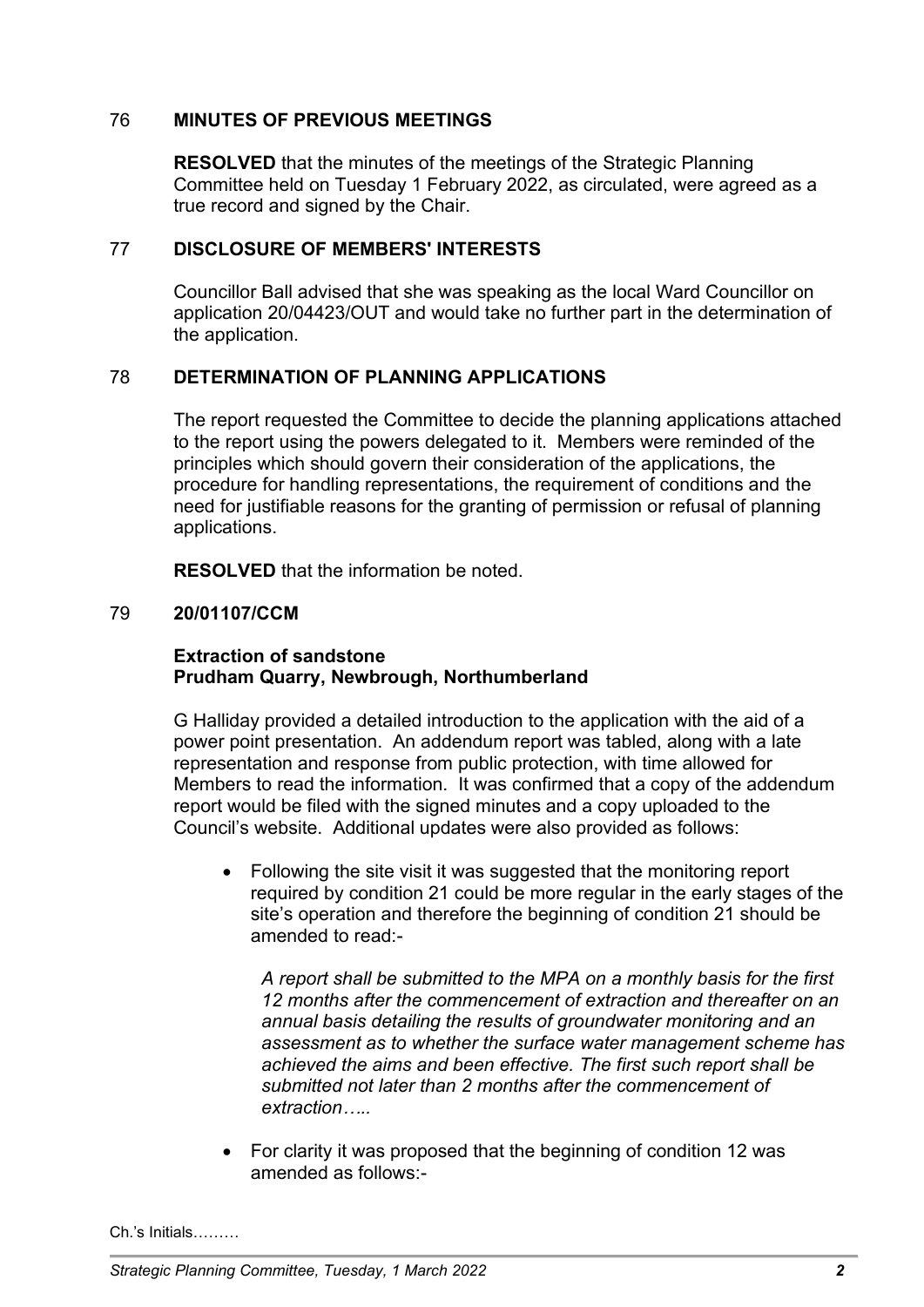*The total number of heavy goods movements shall not exceed 3 movements into the site and 3 movements from the site on any day …..*

• At the site visit Members also expressed concern that the road between the site entrance and the public highway might be damaged by HGVs and following discussions with the applicant an additional condition is recommended as follows:-

*Prior to the commencement of extraction the access road between the site entrance and the public highway shall be repaired and shall be maintained to the satisfaction of the Mineral Planning Authority for the duration of the development.*

*Reason: In the interests of highway safety in accordance with Policies EP18 and EP19 of the Northumberland Minerals Local Plan and the National Planning Policy Framework.* 

R Murfin, Interim Executive Director of Planning and Local Services advised that the previous application had been refused, not as a point of principle, but due to the significant weight placed on the three key statutory consultees' technical objections to the application. Significant work had been undertaken to address these reasons for refusal and protracted dialogue had taken place with consultees. Officers were now satisfied that the application could be recommended for approval and highlighted that all three statutory consultees had now formally withdrawn objections subject to conditions being attached to any permission granted.

Mr D Curry addressed the Committee speaking in objection to the application. His comments included the following:-

- The last time he had explained his deep concerns about this application, related to a spring at their property 'Woodlands', which was connected to the 'Blue Lagoon'.
- The spring suddenly came to life in 2013, after Border Stone Quarries removed 'sandstone samples' from the site. Groundwater started to emerge from the base of the spoil heaps, and flooded their garage and workshop every subsequent winter. If removal of approximately 20 tonnes of samples caused flooding problems, what would happen if 5,000 tonnes were removed from the same location?
- They had deep concerns about instability in the spoil heaps above their house. Groundwater emerging from the spoil heaps seemed to be related to a large Victorian tunnel, about 15 yards from the spring, this was now buried within the spoil -and no one had any idea what condition this was in.
- The previous application was unanimously refused planning permission. Unusually, the Environment Agency had recommended that permission should be refused, based specifically on the adverse effects on the flow and quality of the spring at Woodlands.
- In respect of the current application, since 2019 new evidence had emerged. He was now even more convinced that this development was fundamentally dangerous. It was discovered that due to a 'survey error' the Blue Lagoon was actually 15m closer to the application area than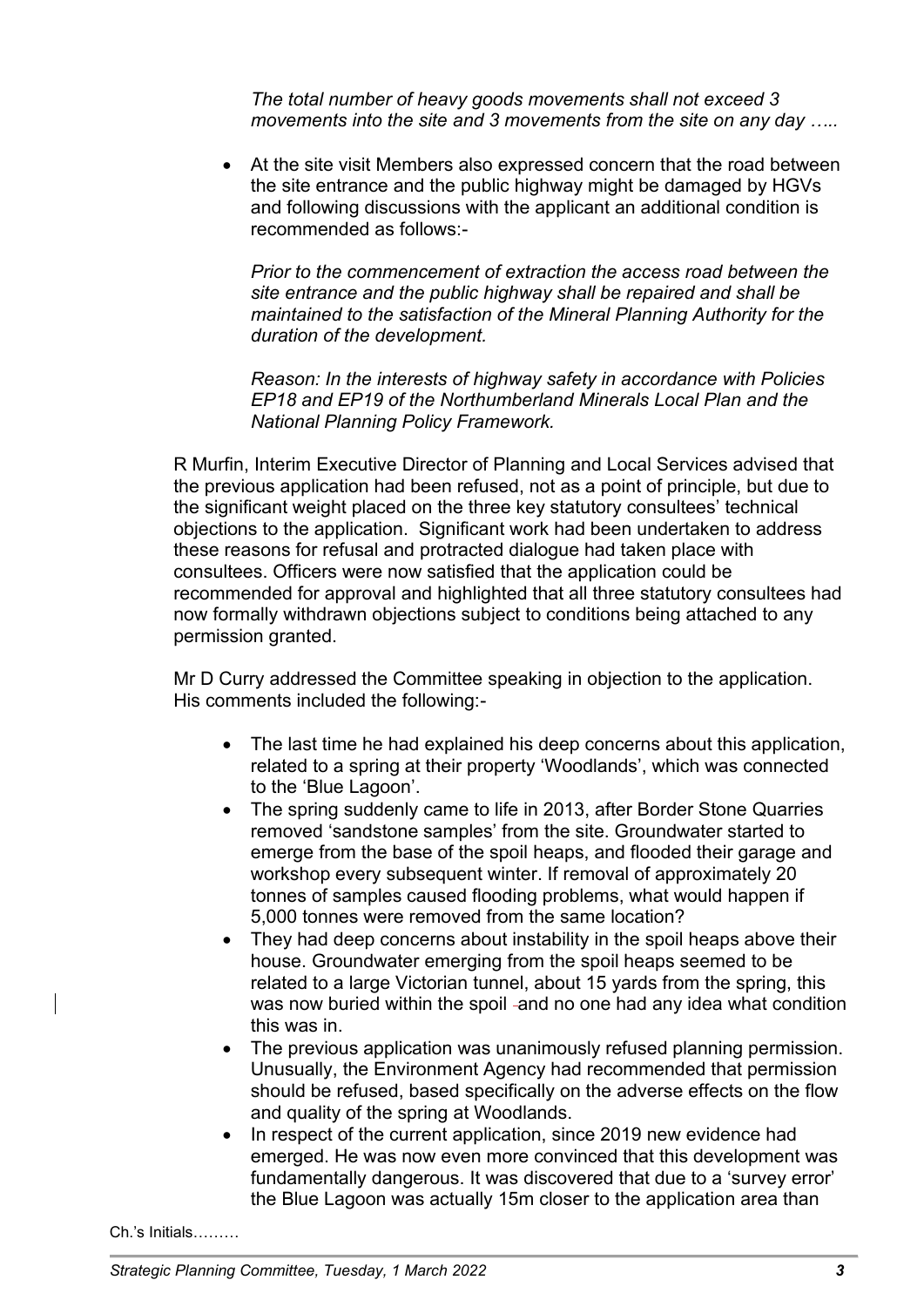was shown in the original plans. These plans had exaggerated the width of the containment bund for the lagoon. The 1970 Ordnance Survey map attached to the new application showed that the bund did not exist at the time of the survey. This meant that the containment bund for the Blue Lagoon was not solid sandstone, as was claimed by the applicant. In December 2020 the Council commissioned a Stability Assessment from Wardell Armstrong on behalf of the applicant. This advised that removal of sandstone in Phase 1 of the development could cause sufficient groundwater to be released from the Blue Lagoon to have a significant negative impact on the stability of the spoil heaps behind their house, likely to result in "spoil material moving downslope, potentially directly towards and impacting with the Woodlands property"'. As well as potential injury and loss of life, this would obviously cause catastrophic flooding. He could not understand how the LPA could receive a report like that and not be deeply concerned about the consequences of approving planning permission.

- On 22 December he wrote to Mr. Murfin asking that paragraph 9.72 of the revised Committee Report should contain Wardell Armstrong's assessment of the consequences of instability, as well as Wardell Armstrong's caveat regarding the huge uncertainties in the assessment. This request had been ignored.
- They had now measured the spring flows. On average, 44,000 litres of groundwater from the Blue Lagoon reached their spring every day. Their experience following the removal of samples in 2013 suggested that any increase in these flows would be irreversible.
- There were still huge questions to be answered such as how far west had groundwater from the Blue Lagoon penetrated the waste bund? What were the possible effects of ground vibrations from the use of black powder on groundwater flows? What would be the consequences of groundwater entering the proposed surface water drainage ditch, which would be 1m below the winter level of the Blue Lagoon? No one has addressed these questions.
- The applicant has repeatedly been asked to provide a Flood Risk Assessment for groundwater flooding but had declined to do so. It seemed that the Environment Agency and the LLFA had been focussed on surface water management issues. There had been absolutely no mention of the above issues in their responses.
- Only condition 21 could relate to groundwater flooding, which proposed to send an annual (now monthly) report to the Mineral Planning Authority with fluctuations of the levels in borehole 2. However, data over a 2 year period had shown that there was no correlation between the levels recorded in the borehole and the flows to the Woodlands spring.
- The application was originally in three phases with Phase 3 removed because of concerns about groundwater. Phase 1 had now been removed because of serious safety concerns related to groundwater flooding.
- Paragraph 9.79 stated that the economic and employment benefits were limited.
- The application should be refused permission because it was not in accordance with MIN1 of the Northumberland Local Plan, paragraph i).
- Councillor Gibson was quoted as saying at the last meeting "I've walked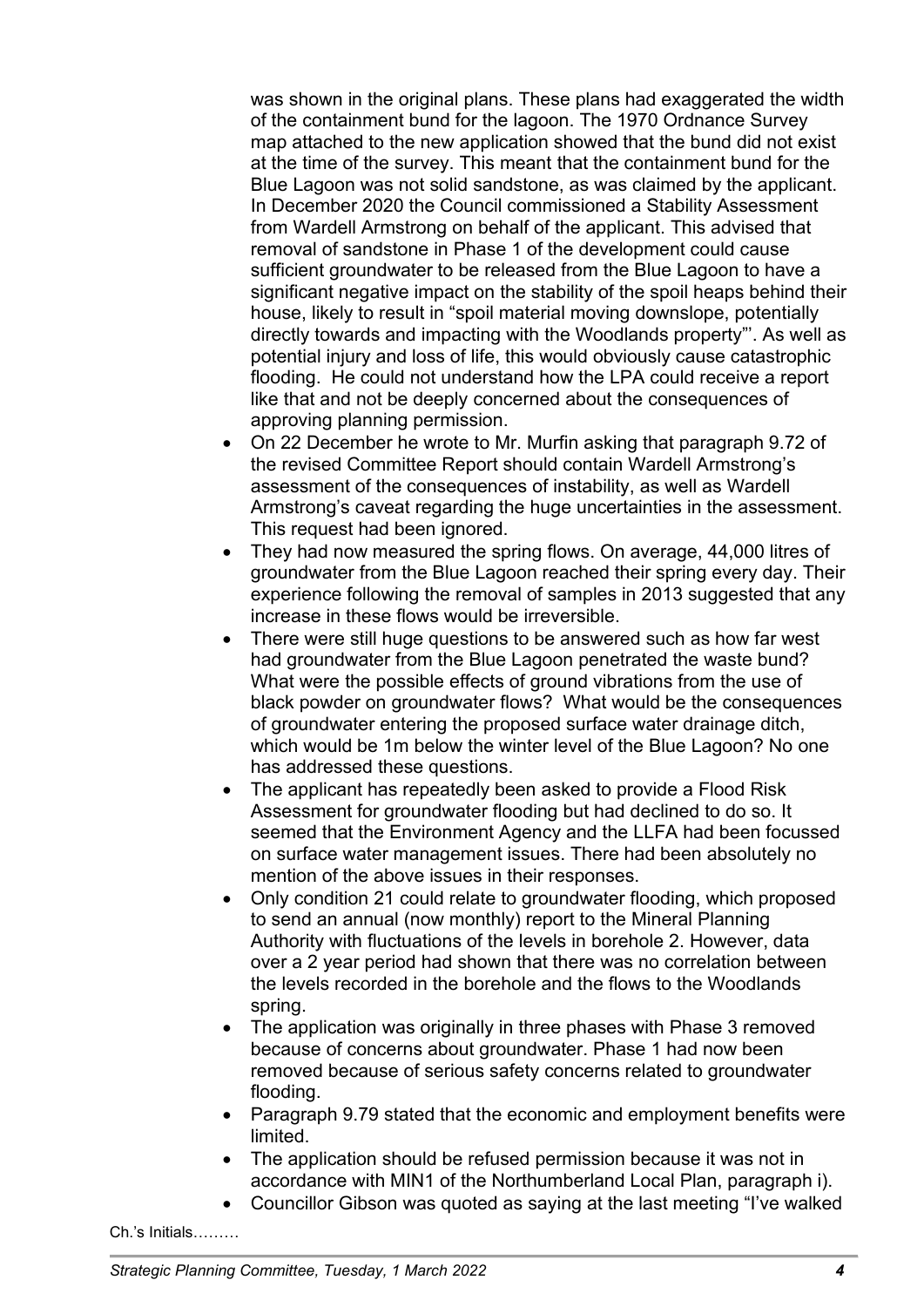around the quarry a few times, and you come out shaking your head. Really it's just a massive spoil heap. You just have to make one mistake and you could be in real trouble"

Councillor N Morphet addressed the Committee speaking as the local Ward Member. His comments included the following information:-

- He had followed this application for the past year and shared the concerns of many of the residents who were opposed to the application.
- The danger that quarry traffic would pose to pedestrians as it passed through Fourstones. The laden HGVs would descend through Northbank to the crossroads where they would turn left towards Warden. Many residents already felt that Northbank had a road safety problem due to vehicles descending the hill at speed. Although there would be a maximum of 6 HGVs per day he considered this was 6 HGVs that Fourstones and Northbank could do without. If permission was granted could the applicant be asked to make a contribution to road safety in the area?
- He had concerns related to cyclists both those using Hadrians Cycleway and those on the Fourstones to Warden road. Hadrian's Cycleway was one of the country's most popular long distance cycleways and if this application was granted cyclists would follow the same route as the quarry traffic for one kilometre. Sustrans recently gave this cycleway a very low safety score and this was one of the most dangerous sections without having the extra HGVs on the road.
- The Fourstones to Warden road was even more dangerous for cyclists and the additional traffic would increase the risk. The provision of a cycleway along this route was being considered and if permission was granted then could the applicant be requested to provide a contribution to the feasibility study or even towards its creation?
- He had concerns regarding groundwater flooding and the possibility of this leading to instability of the spoil heaps. Policy WAT1 in the new local plan stated that development should not supported if it could disrupt groundwater movement and he stated that Members needed to be confident this would not happen.
- That groundwater flooding had occurred at Woodlands Spring soon after the applicant had taken samples should ring alarm bells. They had been told that samples might have been taken below the water table and because condition 20 required excavations about 1m above the water table a repeat occurrence was likely. However there were other mechanisms which might affect the flow of groundwater such as the drainage ditches and pipework across the land which could increase the rate of rain water entering the south pond from where it could enter the groundwater. They had been told that the surface water drainage would mimic natural flow, but how could they be certain of that.
- Mr Curry was very concerned that quarry activity would lead to groundwater flooding and land instability around his property. Mr Curry used to design drainage systems and had a good understanding of drainage and flood risk. Mr Curry had spotted that the width of bund to the southwest of the blue lagoon was too wide on the original plans. Mr Curry had emailed yesterday and had drawn attention to errors he had recently spotted in the plans many with significant implications. He had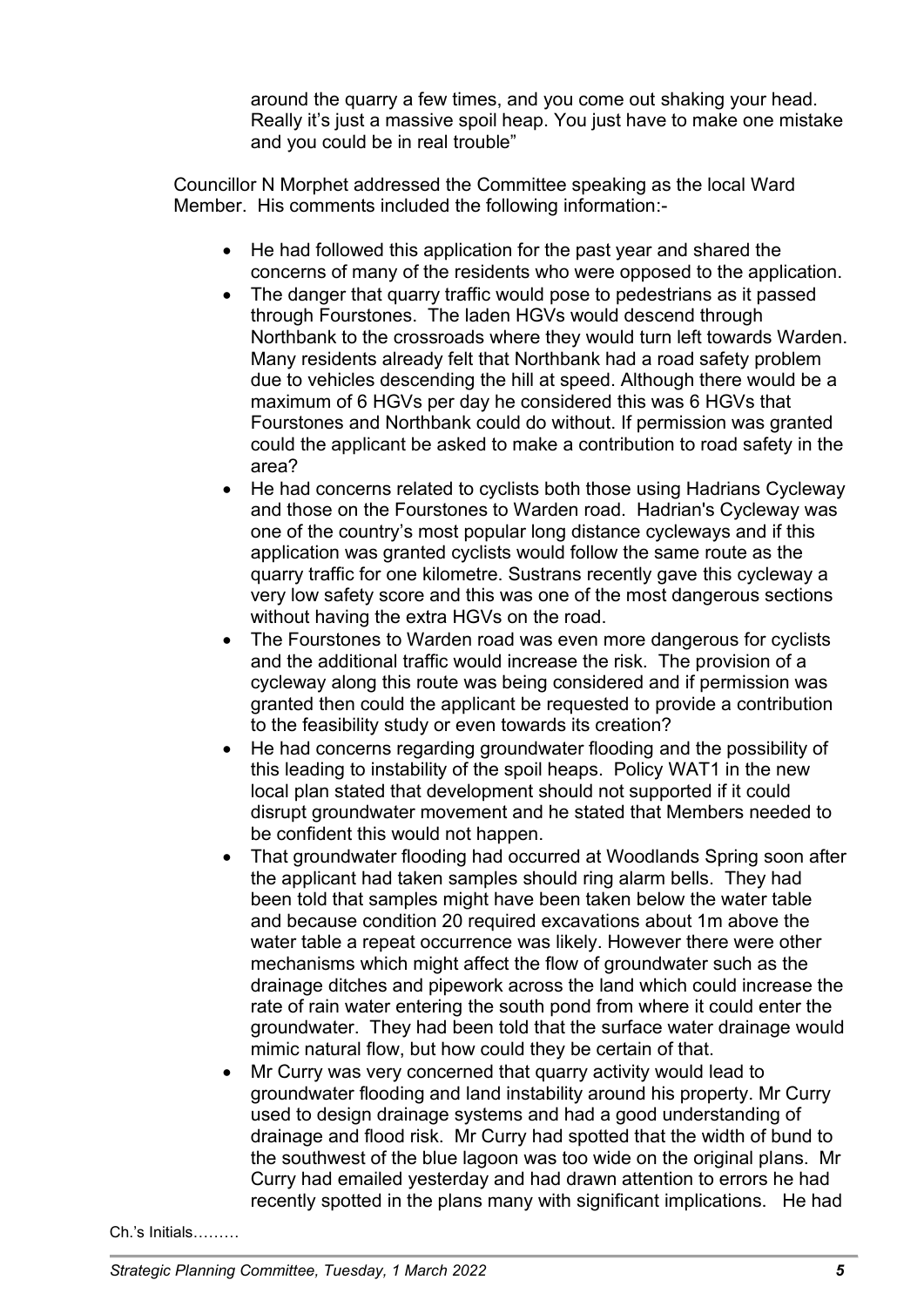fact checked these points and had found nothing to disagree with. The first point cast doubt that the first collection point would be on sandstone or quarry waste which had implications for land instability risks both at the collection point and in the spoil heaps and could mean that condition 19 became unenforceable. These points deserved to be answered.

- Another concern was that the officer's report stated that the chances of instability in the various areas studied was negligible but did not comment on the severity of the possible consequences of land instability. He had some experience of risk assessments and considered that a good one considered the severity of the consequences as well as the chances of them happening and asked that Members considered this when making their decision.
- Wardle Armstrong had made it very clear that there was uncertainty regarding the relationship between groundwater flow and spoil heap stability and that their conclusions were based on the limited information available and this should also be considered.
- Condition 23 required the operator to commission an independent hydrogeologist to investigate complaints that quarrying activities had affected a private water supply, but there seemed to be some doubt of whether the Woodland spring qualified as a private water supply. If Members decided to grant planning permission he suggested an amendment to condition 23 to make it clear that it covered the Woodland spring as well as other nearby water supplies.

K Wood, agent on behalf of the application addressed the Committee speaking in support of the application. Her comments included the following:-

- This proposal was for sandstone quarry just to the north of Fourstones. As some of you would have seen yesterday the site was within an old quarry void that had been created by previous quarrying in the area.
- This proposed development sought to win the remaining 'lump' of sandstone that projects into this void for use in restoration and construction projects.
- She appreciated that this application had resulted in strong objections from local residents, including Mr Curry who had spoken to you today, and Warden Parish Council. These objections were based on a number of issues and all of these were documented in the report.
- Throughout the planning process the applicant had sought to resolve any technical issues presented to them through the consultation process, and to discuss any identified matters and areas of concerns with the Planning Officer, the Lead Local Flood Area Officer and the Environment Agency. They were now in the position where all of these Officers were satisfied with the proposals subject to the conditions proposed and set out. Their view was that there were no technical grounds for refusing the application.

In response to questions from Members of the Committee the following information was provided:-

• This was a very small quarry which would be worked on a "campaign" basis when the applicant had won a contract to supply stone needed for the repair or restoration of a building. When the stone was required the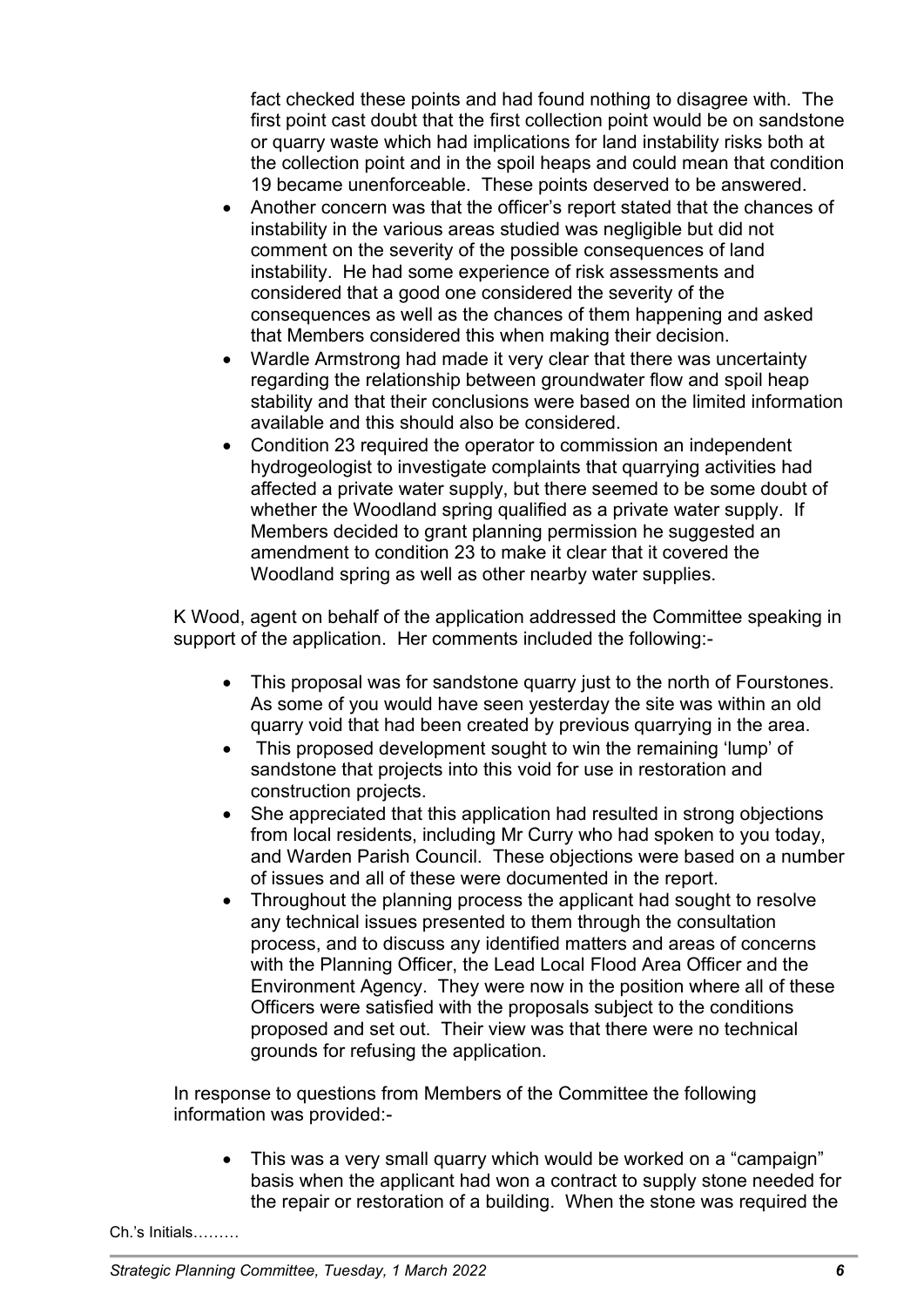quarry would be worked , however there would be corresponding periods where there would be limited or no activity. This was a different operating model to large bulk aggregate or opencast coal sites where frequent, high volume vehicle movements were associated with a rolling production basis.

- The signage in place indicated that there was a blind summit and a minor junction inside a bend and therefore there was currently a junction with the possibility of vehicles coming out. This was acceptable as warning signage to motorists. It effectively raised awareness and to approach it in a manner which was appropriate.
- The reason why a condition was attached in relation to the access road being maintained to a suitable standard was to ensure that vehicles exiting the site and travelling onto the highway network did not bring anything out which would be detrimental to the network or for the vehicles themselves to have driven through potholes which could make them less roadworthy. It was considered there was sufficient protection at that location.
- There was no routing strategy condition however if it was felt that this was necessary due to satellite systems advising of inappropriate routes then this could be discussed with the applicant. It was considered that the route through Fourstones was the safer route.
- The concerns regarding the local roads were acknowledged, however there were no restrictions on these and therefore they could be used by any vehicle at any time. There would a restriction of 3 HGV movements each way per day and therefore it was not expected that any vehicles using the roads would encounter any more than 1 HGV related to the site. It was considered that whilst the additional movements could make the road slightly less safe it was not at a level to be harmful.
- It was not known why the water in the lagoon was blue, however it was different colours at different times of the year and was not always blue, however this was not a unique occurrence and occurred in other parts of the UK on sites associated with former mineral activity.
- It was considered that there was now enough triangulation evidence and that this had been considered in great detail by the consultees. Just because there was still not 100% certainty that there would be no impacts, this was not sufficient or a reasonable reason to refuse an application. In contrast, in 2019 it was not considered that there was sufficient information to make a decision and this view was reflected in the positions of the LLFA, Public Protection and the Environment Agency.
- The Council was being consistent in its approach. During the 2019 Planning Committee meeting it had been made clear that, just as significant weight was placed on the positions of Consultees. The potential absence of consultee objection would need to be afforded significant weight if a new application was to be subsequently made. What gave confidence to the current recommendation was that the application had been subject to an unusually extensive series of technical investigations and dialogue. Additional information had also specifically been requested in response to the objections and comments of local residents.
- The key question now was, any remaining uncertainty now sufficient that a decision could not be made to support the application? The view of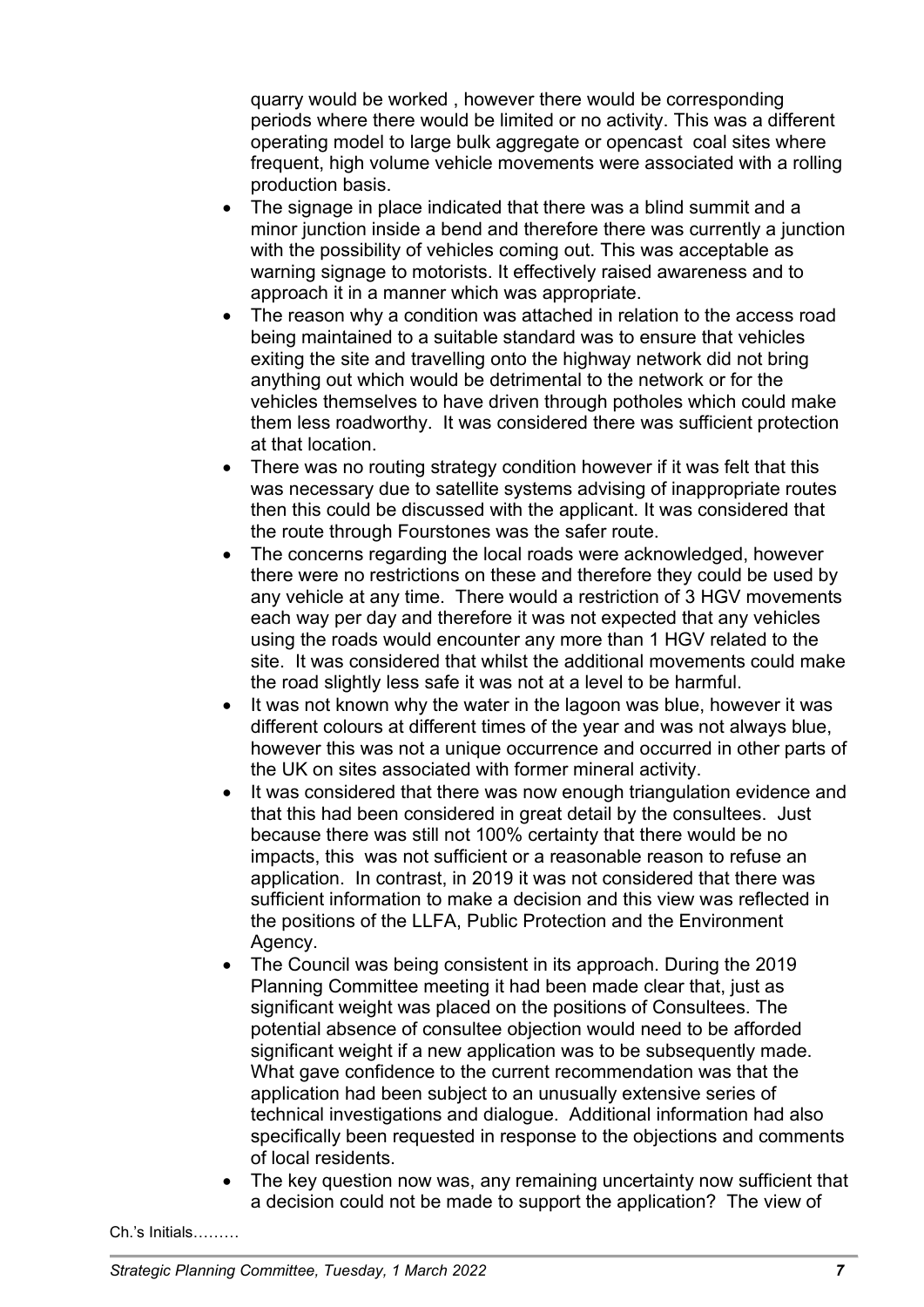the statutory consultees was that sufficient information had now been provided, however Members were advised directly that they still could come to the conclusion that, despite the Environment Agency being now satisfied, -they wished to refuse the application as they did not consider the site could be worked safely, although this reason for refusal might be difficult to sustain.

- There would be an agreement with the landowner/applicant that the access road would be inspected before Highways before any extraction of the stone from the site was commenced. The access road and track needed to be suitable for use by HG.
- There was no evidence of any issues with HGVs turning west at the junction of the A69. As the junction onto the A69 was designed to a suitable standard it would not be appropriate to ask for all HGVs to turn left and travel to the roundabout to go west. The operation of the junction was suitable to turn right and a restriction could not be made on one operator to prevent this. If it was considered necessary for all HGVs then a Traffic Regulation Order and consultation would be required.
- Whilst wheel washes were required on some larger minerals sites where there were large outputs and high vehicles numbers entering work areas, in this instance vehicles would not be entering the quarry area and any issue could be picked up as part of the site management plan.
- Officers could liaise with the applicant in respect of a contribution to the proposed cycleway if required, however this was a very modest mineral scheme.
- The general principle when looking at bulk mineral sites was to look for the highest reasonable output in the shortest time to reduce impacts on residents. This site would be worked on a campaign basis with the stone being of a very specific type and would be produced for a specific heritage market, therefore it was not possible to state how long it would be required to be operational as this would depend on the contracts won. If the site was fully extracted for example, in 18 months, then the site would need to be completed and restored.
- If there were no operations being undertaken at the site then machinery would be removed. The land was in private ownership and anyone accessing without permission was trespassing. A condition would be attached related to any fencing required and the site would also be subject to legislation from both Health and Safety Executive and the Environment Agency to ensure that the site was run safely.
- There were maximum weight limits for HGV and mechanisms were in place should vehicles need to attend a weighbridge. The access was a private road and conditions would ensure sufficient maintenance. Concerns were understood regarding the wider road network, but these were publicly maintained and did not have any restrictions on their use by HGVs. A log would be kept of vehicles accessing the site which would be available for inspection.
- All types of vehicles travelled through Fourstones already and the impact of the 3 extra vehicles per day would not have an unacceptable impact even if vehicles travelling in the opposite direction had to stop. Pedestrians and Cyclists now had priority over other road users and if the HGVs had to wait to pass then they would need to do so.
- Officers had taken a balanced view in coming to their decision to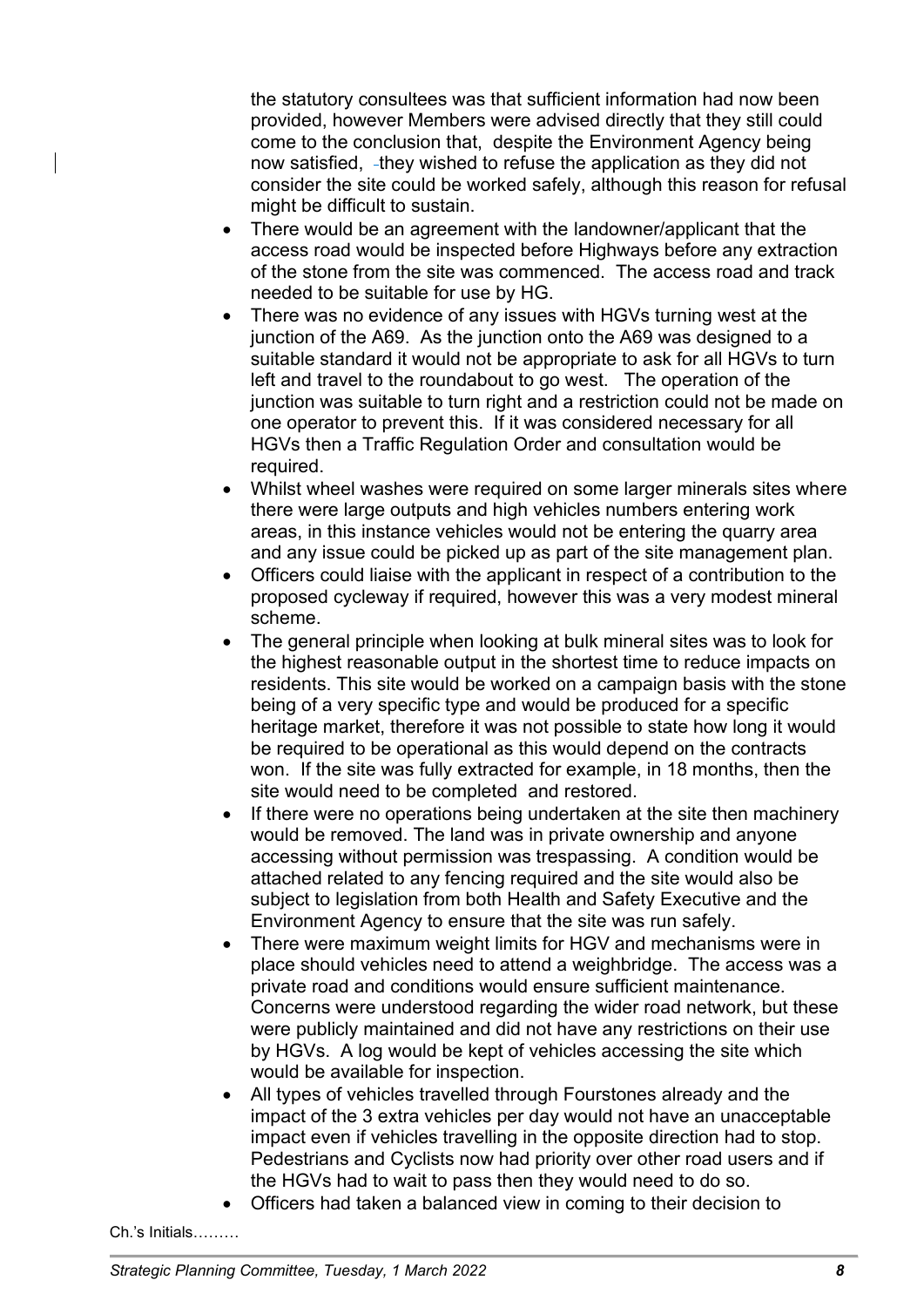recommend approval of the application with the technical concerns having been addressed.

• The Director of Planning added finally that, having listened to questions and issues rasied, Members could reflect their concerns in a refusal based upon techncial uncertainty of stability/hydogeological issues and HGV impact on local roads. He added that while this was clearly a locally controversial scheme that officers had carried out extensive work on the application and were now satiasfied that it was suitable for a decision to approve, subject to the amended conditions.

Councillor Robinson proposed acceptance of the recommendation to approve the application as outlined in the report subject to the referral to the Secretary of State for Levelling Up, Housing and Communities, the satisfactory conclusion of a Section 59 agreement and conditions outlined and as amended above and with the additional condition regarding repair and maintenance of the road from the public highway to the site entrance with the exact wording to be delegated to the Director of Planning in conjunction with Chair. This was seconded by Councillor Stewart.

Members considered that the application was for the re-opening of a very small portion of a former stone quarry for a small amount of stone to be made available for the maintenance and restoration of large buildings some of which would be in conservation areas where the Local Planning Authority insisted this type of material be used. A lot of work had been undertaken to ensure the safety and protection of neighbours. A vote was taken on the motion to approve as follows:- FOR 11; AGAINST 2; ABSTENSIONS 0.

**RESOLVED** that the application be **GRANTED** permission subject to:

(a) the Secretary of State for Levelling Up, Housing and Communities, following referral of the application, confirming that he does not wish to call in the application for determination;

(b) the satisfactory conclusion of a Section 59 agreement for the repair of any damage to the highway resulting from the quarry operation; and

(d) the conditions as outlined in the report as amended as follows:

Condition 12 – *The total number of heavy goods movements shall not exceed 3 movements into the site and 3 movements from the site on any day* …..

Condition 21 – *A report shall be submitted to the Mineral Planning Authority on a monthly basis for the first 12 months after the commencement of extraction and thereafter on an annual basis detailing the results of groundwater monitoring and an assessment as to whether the surface water management scheme has achieved the aims and been effective. The first such report shall be submitted not later than 2 months after the commencement of extraction* ……

(e) An additional condition to be added regarding repair and maintenance of the road from the public highway to the site entrance with the exact wording to be delegated to the Director of Planning in conjunction with Chair.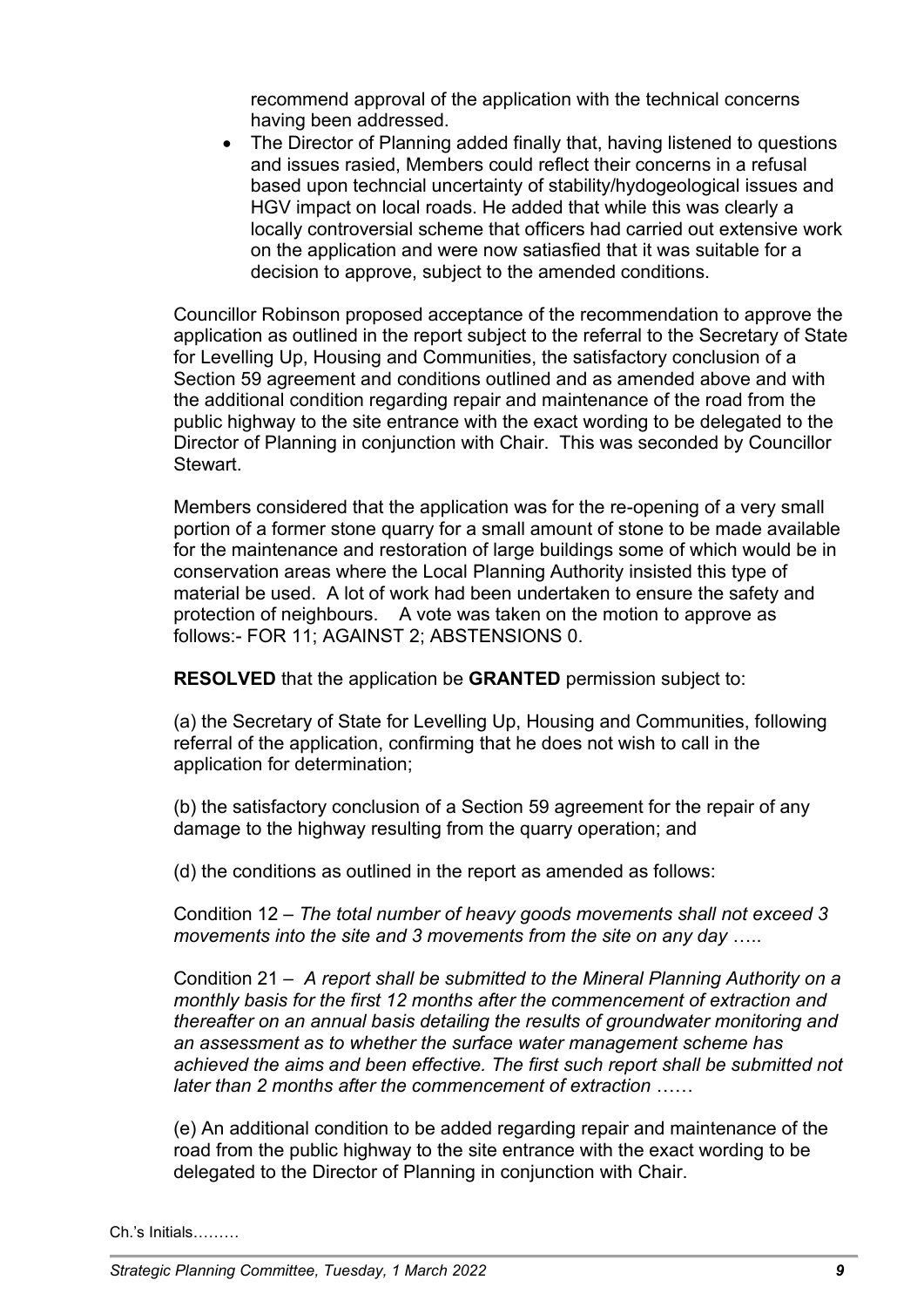#### 80 **21/03720/CCD**

**Construction of a two-platform railway station including: pedestrian lifts, stepped pedestrian access, new highway accesses; construction of overbridge to carry diverted A1061 with shared footway and cycleway. Modifications to existing highways including new roundabouts and realignment of local roads and construction of new access roads from the highway; provision of parking for buses, cars, electric vehicles, motorcycles, cycles, and taxis; works to of public rights of way. Construction of facilities ancillary to the station including, lighting, soft and hard landscaping, surface and subsurface drainage, utilities and other services, boundary treatment and other associated works Land South of The A1061, South Newsham Road, Blyth, Northumberland**

G Halliday, Consultant Planner provided a comprehensive introduction to the application with the aid of a power point presentation, including visualisations of the proposed station.

A Healey, Planning Consultant, addressed the Committee speaking in support of the application. Her comments included the following:-

- This application was one of six new stations proposed as part of plans to reintroduce passenger services between Newcastle and Ashington and the final station to be heard by this Committee.
- The application had been the subject of extensive consultations with officers and other stakeholders both before and after the planning submission.
- The proposals had also been the subject of a significant public consultation exercise, whereupon several hundred people wrote to support the overall Northumberland Line scheme with 206 representations specifically supporting the proposals at Newsham. Such support confirmed there was a significant public interest in the development of a new railway station at Newsham.
- The applicant recognised concerns raised by residents in relation to the impact of the proposals on the existing on-street parking arrangement and to address these the submitted proposals sought to safeguard and formalise the existing arrangement. The area proposed to be formalised had been maximised within the constraints of the site and the report confirmed that the Highways Authority supported this provision in order to improve road safety for road users accessing the station.
- The introduction of passenger trains onto the railway line would increase the frequency of closures and risk of accidents at level crossings. At Newsham a risk assessment undertaken by Network Rail concluded that the closure of the level crossing was the safest intervention. The proposed bridge provided a diversion which would remove the delays associated with queuing at a level crossing, whilst improving safety for road users and meeting the relevant industry safety requirements. The proposals had been thoroughly assessed by Highways Officers who had confirmed the proposals were appropriate, subject to the imposition of conditions.
- The submitted documents provided a robust case demonstrating the application was in accordance with relevant planning policies. Policies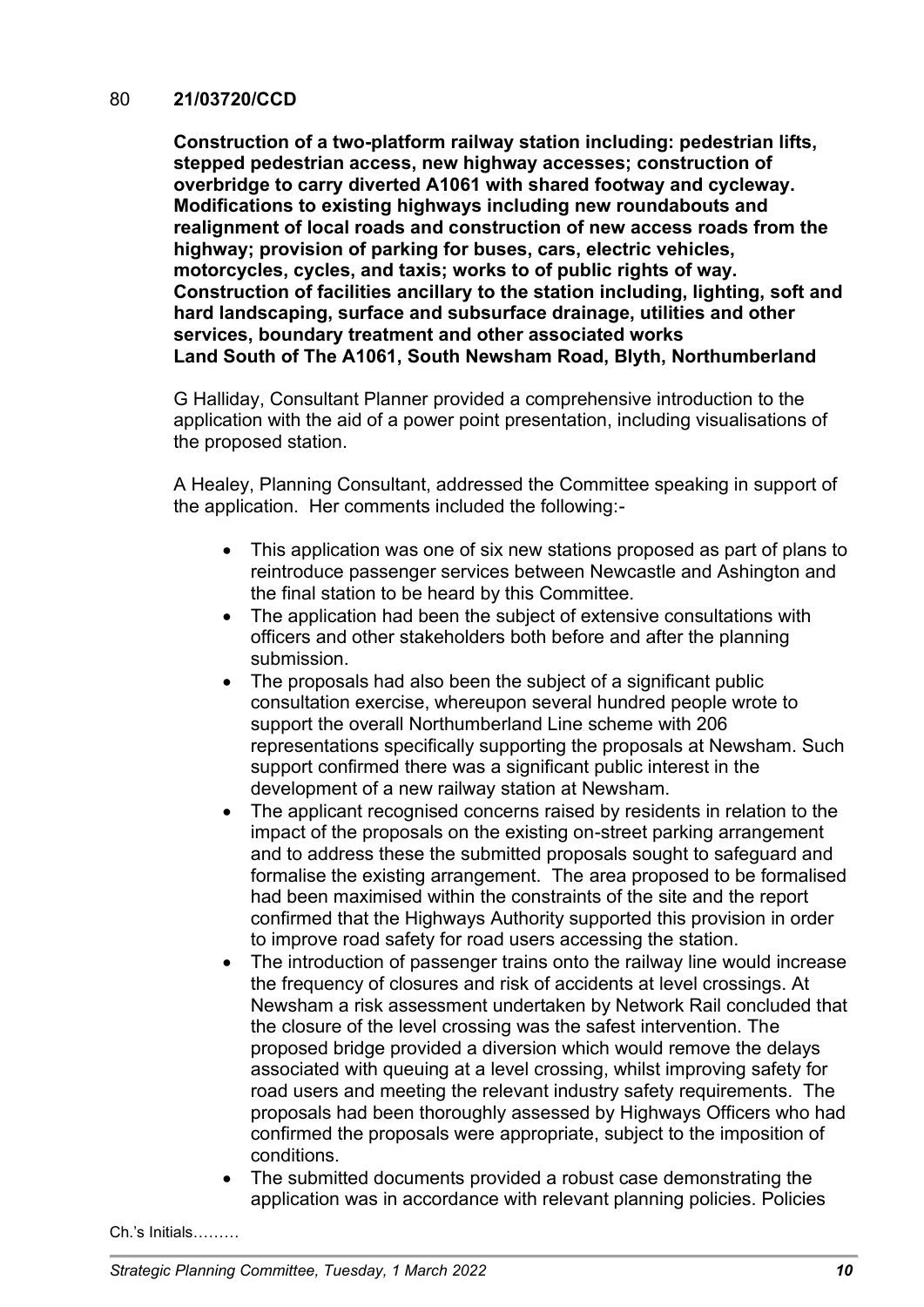both within the adopted Blyth Valley Local Plan and emerging Northumberland Local Plan identified Newsham as a safeguarded location for a future railway station.

- The proposed development was considered appropriate development within the Green Belt in accordance with relevant local and national planning policies.
- The station and wider scheme would deliver the transport infrastructure which was required to attract inward investment into Blyth and South East Northumberland. The proposed railway station would support Blyth's role as a key employment site and aspirations for economic growth Blyth and the South East of the County.
- The station was sustainable development which both national and local planning policies confirmed should be supported. When balancing the objections made to the applications against the significant economic, social and environmental benefits of the scheme, it was believed that the application should be approved.
- The application had been thoroughly assessed by planning, highways and other local authority officers with no material planning considerations to indicate permission should not be granted. Members were asked to approve the application.

In response to questions from Members of the Committee the following information was provided:-

- There would be a 3m wide shared cycleway/footpath provided.
- It would be up to Network Rail to protect the line and provide and manage any fencing solution.
- The existing road would terminate and there would no longer be a railway crossing once the new road was completed and brought into use, but no phasing plan had been seen yet.
- There would be a variety of tree planting and other types of landscaping provided around the car parks and whilst not all areas would be fenced there would be safety fencing in places. The possibility of linking existing Public Right of Ways into new footpaths being provided around the ponds was also to be explored. Condition 9 advised that details of a scheme for biodiversity net gain was to be submitted and agreed by the Local Planning Authority before the development commenced.
- The implications for utility connections would be considered as part of the development proposals and if the existing telecoms mast was required to be moved or replaced this would be covered by the scheme.
- Enabling work would start immediately if the application was granted with the whole scheme expected to take approximately 19 months for completion. This was the largest part of the overall scheme due to the need for the realignment of the road.
- Consultation would be undertaken with the Town Council in relation to the existing signage on the roundabout and their views taken into account.
- It was expected that the catchment area for the station would be the South Beach/Newsham and southern areas of Blyth along with villages to the South. The northern part of Blyth would be served by the Bebside station. Car park modelling had been based on these assumptions.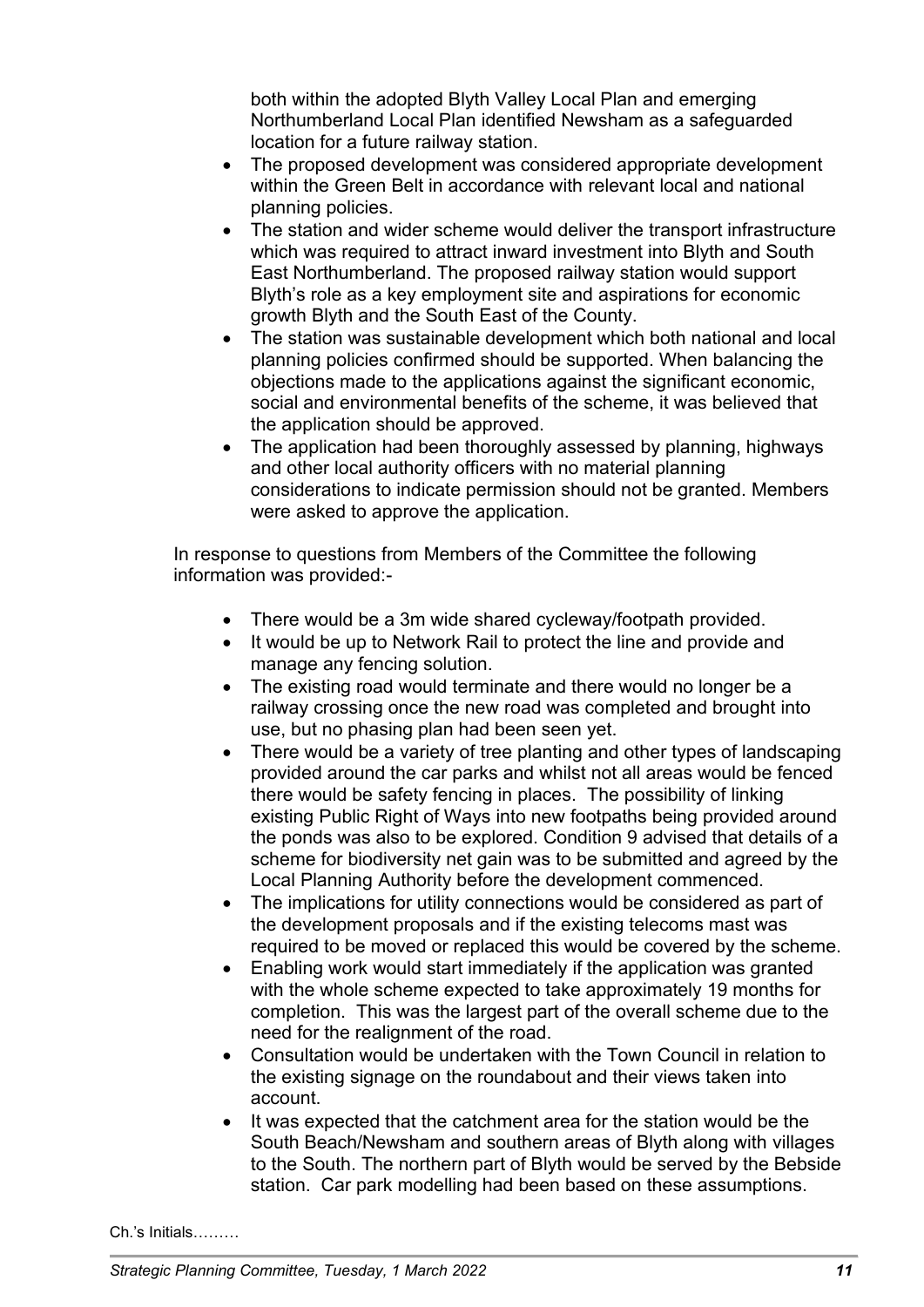Councillor Flux proposed acceptance of the recommendation to approve the application as outlined in the report, which was seconded by Councillor Hutchinson. Whilst Councillor Reid advised that he would not be supporting the application, Councillor Flux in summing up stated that this would be transformative for residents. A vote was taken on the proposal to approve the application as follows:- FOR 12; AGAINST 0; ABSTENSIONS 1.

**RESOLVED** that the application be **GRANTED** for the reasons and subject to the conditions as outlined in the report.

### 81 **SUSPENSION OF STANDING ORDERS**

During consideration of the next application, it was proposed by Councillor Hutchinson and seconded by Councillor Stewart and agreed that, as the time was approaching 6 pm that Standing Orders should be suspended to allow the meeting to continue.

**RESOLVED** that Standing Orders be suspended.

### 82 **20/04423/OUT**

**Outline application seeking approval for access for construction of two storey 58 bed care home and associated but physically separate single storey 12 bedroom specialist unit with associated parking and hard and soft landscaping**

# **Essendene, Kenilworth Road, Ashington, Northumberland NE63 8AR**

R Laughton, Senior Planning Officer introduced the application to the Committee with the aid of a power point presentation. Updates were provided as follows:-

• A late representation had been submitted by Northumberland County Council Adult Services who objected to the scheme and had raised issues with the report where it claimed there was an identified need in the area and in particular highlighted paragraph 7.2. They stated "Although there was a need for independent supported living in the area for young adults with learning disabilities and potentially, although not yet identified need, for accommodation for older adults, there was no demonstrated need for residential care homes in the area. The vacancy levels for the sector in the area were still high and data showed that the demand for institutional accommodation has remained flat over the preceding 5 years, while demand for care home and independent supported living had increased, suggesting substitution in the market. This data was supported by a report produced on the residential care home market. There was land that could potentially be utilised for this type of accommodation, however there was no current demand and it was anticipated that choice in the future would remain for independent living. Any new facility could potentially de-stabilise the current market and prevent users going to existing facilities and leading to their closures. At this time we would not support any application for residential or nursing care home in the area.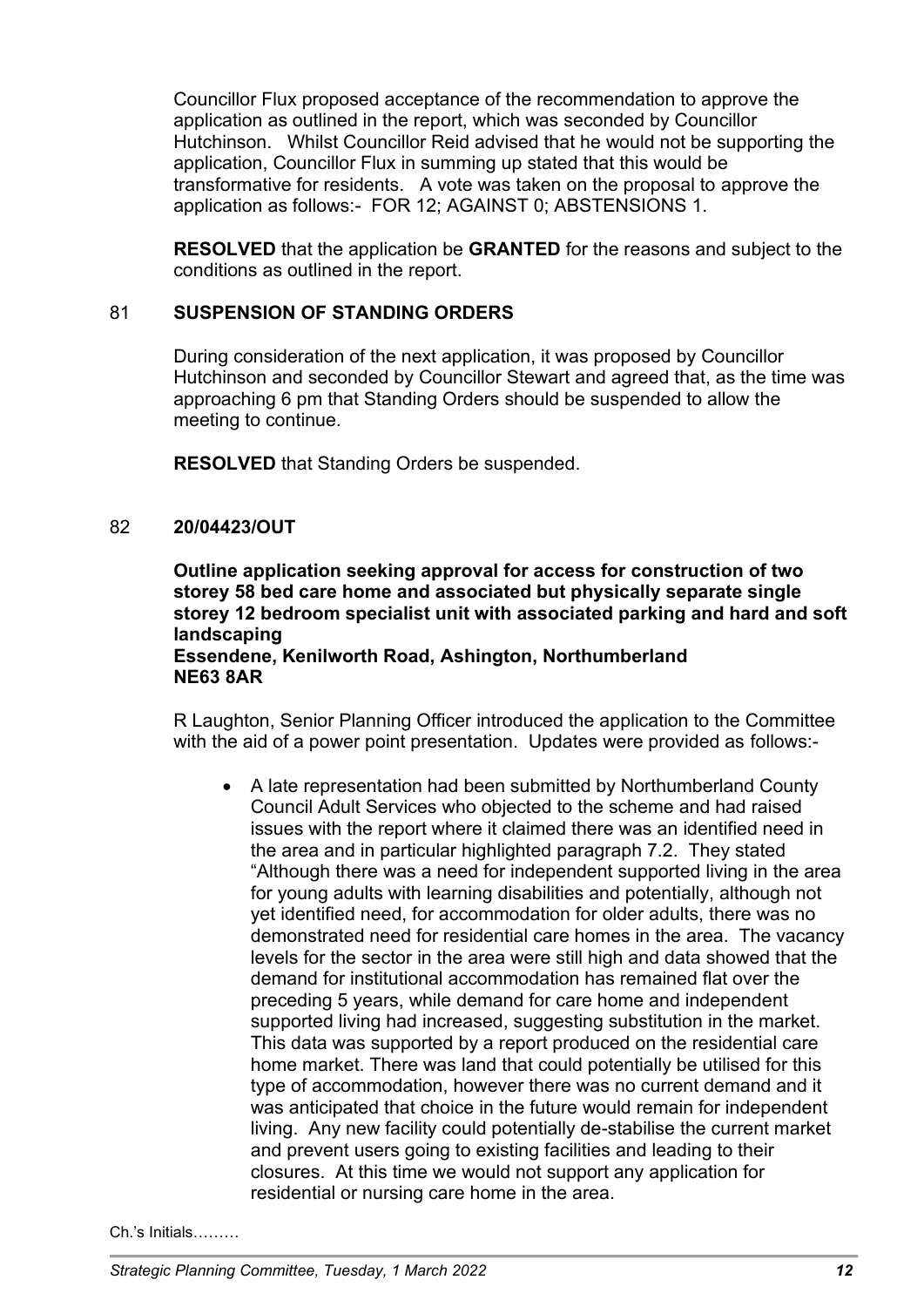- A further objection received from a local resident raised concerns regarding the possibility of a care home being built on the site which had been earmarked for the extension to the car park for the station as the current levels of car parking were insufficient to sustain any increase in traffic and growth of Ashington. The car park was essential to the smooth running of the station and was the only viable option for the public to continue to use Ashington's facilities.
- The reference to Policy TRA5 should be removed from refusal reason 1 as the policy had not been fully adopted and the plan can only be afforded limited weight.

R Murfin, Interim Executive Director advised that whilst multiple applications for a site was not a material consideration, these circumstances were different. Whilst the Local Planning Authority was not there to stifle competition, there was an issue as this site was protected by policy and this had been a deliberate step taken to safeguard the land for the opening of the Northumberland Line, therefore the normal general approach did not come into play.

Councillor C Ball addressed the Committee speaking as the local Ward Member. Her comments included the following:--

- She had been shocked, surprised and disappointed to see this application on the agenda.
- She was 100% against anything that would stop the development or stood in the way of the reopening of the Northumberland Line, but asked if this application be anything but approved if it was not ear marked for car parking for the new station.
- This application was for a state of the art care home on a site of a former care home which would create jobs and specialist care. The County had an aging population and a need for this kind of facility and this would not have been recommended for refusal in any other circumstances.
- She believed it was a failure that this application was before the Committee when spades in the ground were expected within a matter of weeks and everyone who sat on the Committee had been put in a difficult position to decide the fate of the project and an application that they would normally be asked to support.
- She was saddened that this situation had not been settled before today as she could not see how anyone could refuse this application and hope that any decision made did not have a knock on effect to the future opening of the trainline or any delay due to any appeal process.

Councillor Ball took no further part in the determination of this application.

In response to questions from Members of the Committee, the following information was provided:-

- Any person could submit a planning application for any land at any time and a would require a decision to be made. All decisions made were on policy grounds.
- In respect of the chronology of the two applications being submitted, the context was that the consultation and discussions about the location for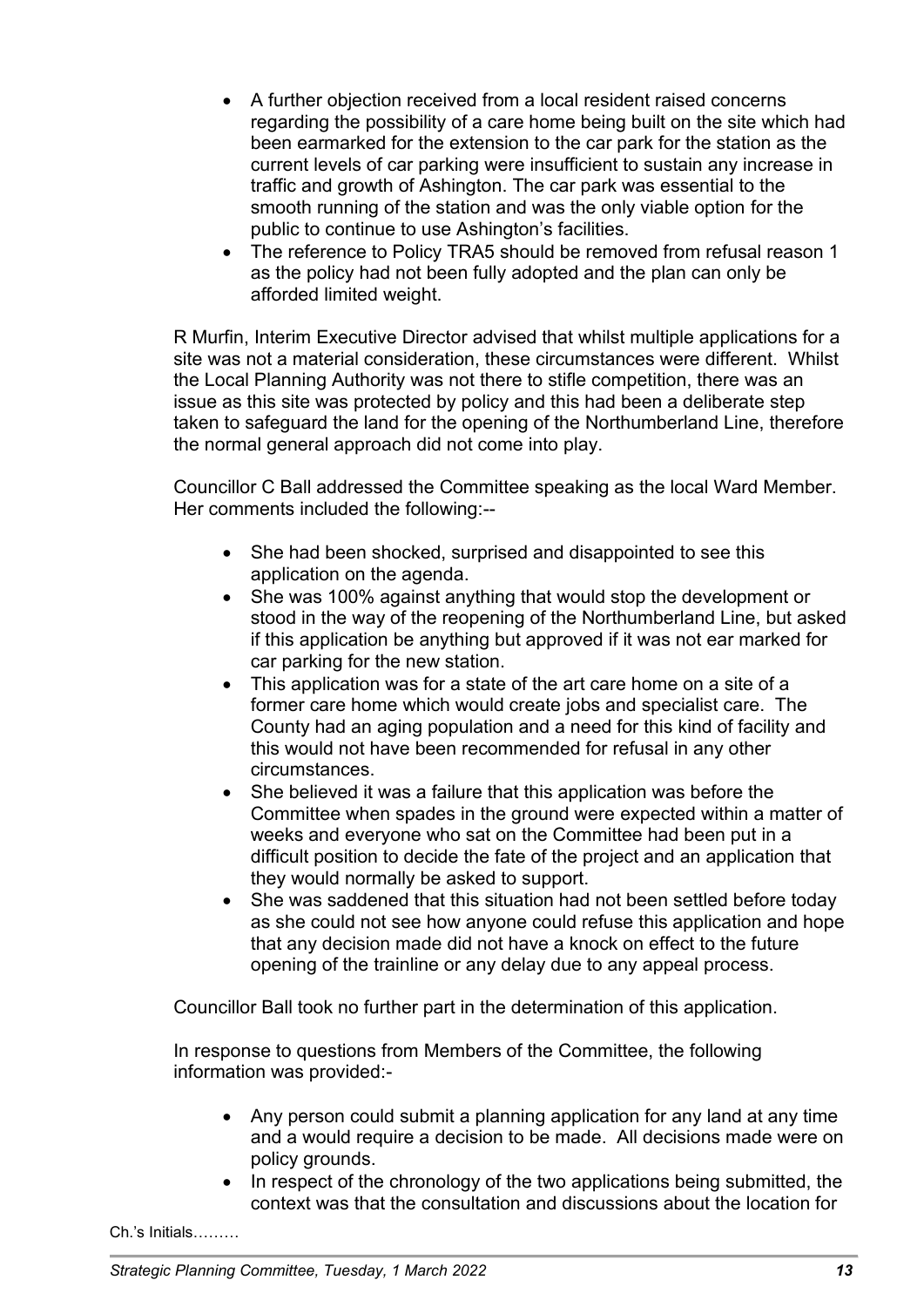the station were taking place when this application was made, but Members were asked to not put any weight on this chronology. The application had not been straightforward and in this instance the site had not been allocated for any particular use in the existing development plans. There had been delays in agreeing technical issues on this application and there was now a clear intention of the use of the site and more weight could now be given to the safeguarding policy as the Northumberland Local Plan became nearer to adoption.

- The safeguarding in this instance was an unusual policy and different to more generic policies such as development in the green belt where compliance would be weighed up against other considerations. This site was the subject of specific safeguarding policy both in the Wansbeck Local Plan and the Northumberland Local Plan in respect of this piece of land. As the application would fail at the first reason for refusal, it was not reasonable to push the applicant to incur costs in providing the information which was required in the second reason for refusal.
- Further clarification was provided on the timeline for the submission of adequate information related to highways. This application was validated on the 15.2.21 and Highways issued their response on the 15.3.21 requesting further details and no further submissions in respect of this application were received until October 2021 which followed this Committee's decision on the station application in September 2021. There had been no work done specifically in relation to this site with information submitted being carried out for a different site.
- Whilst the Adult Services response had advised that there was no requirement for this type of provision, this would not have been a reason for refusal and the information had been provided for transparency reasons.
- All applications had the right of appeal.

Councillor Hutchinson proposed acceptance of the recommendation to refuse the application for the reasons as outlined in the report which was seconded by Councillor Flux. A vote was on the proposal to refuse as follows:- FOR 10: AGAINST 0; ABSTENSIONS 2.

Councillor Ball re-joined the meeting.

### 83 **APPEALS UPDATE**

**RESOLVED** that the information be noted.

### 84 **S106 AGREEMENTS UPDATE REPORT**

**RESOLVED** that the information be noted.

**CHAIR……………………………………..**